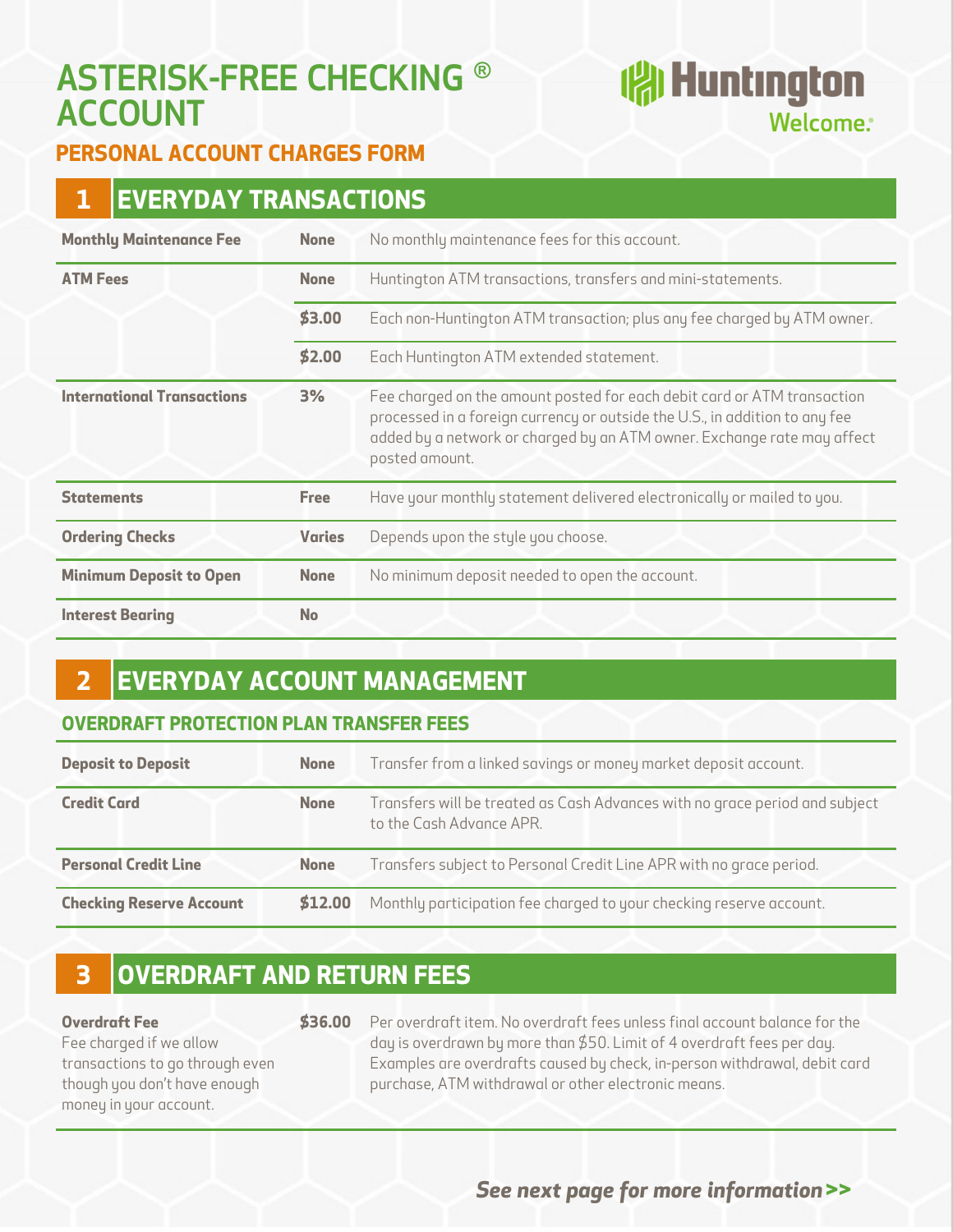| <b>Return Fee</b><br>Fee charged when you don't<br>have enough money in your<br>account and we return an item<br>(for example, a check is<br>"bounced" or a transaction is<br>returned unpaid). | \$36.00 | Return Fee charged each time an item is not paid. Limit of 4 return fees per<br>day. Examples are return of checks or withdrawals by electronic means.<br>There is no fee for declined ATM or debit card authorizations.                                                                                                                                                                                                                   |
|-------------------------------------------------------------------------------------------------------------------------------------------------------------------------------------------------|---------|--------------------------------------------------------------------------------------------------------------------------------------------------------------------------------------------------------------------------------------------------------------------------------------------------------------------------------------------------------------------------------------------------------------------------------------------|
| <b>Extended Overdraft Fee</b>                                                                                                                                                                   | \$25.00 | If your account is overdrawn for five consecutive business days, we will<br>charge you a fee on the next business day (if your account is still overdrawn),<br>and then again on every fifth business day while your account remains<br>overdrawn, up to a maximum of four \$25 fees (or \$100) during that time.<br>There is no fee if your balance is overdrawn by $$50$ or less. Counts as being<br>overdrawn when caused by any debit. |

*Remember, if we decide to waive a fee, the terms of the Account Documents will not change and we are not required to waive that fee again in the future.* 

**ATM & Debit Card Transactions:** We generally won't authorize ATM or debit card transactions when you don't have enough money available in your account unless you opt in to overdraft options for ATM and Debit card transactions. Learn more at [https://www.huntington.com/disclosures/REGEODDISCLOSURE.pd](https://www.huntington.com/disclosures/REGEODDISCLOSURE.pdf)f

See your Account Documents under "Special Rules for Pending Transactions" for an explanation of how ATM and debit card transactions impact when we charge Overdraft Fees or Return Fees.

Sometimes, even if you have opted out of ATM and Debit card transactions, those transactions may cause an overdraft in your account even if there is not enough money available. In that case, we will NOT charge an Overdraft Fee. As a result, you may incur more Overdraft Fees from us when you opt in to overdraft options for ATM and Debit cards.

**Other Types of Transactions:** You have the option to request that we pay or return check or ACH transactions when there is not enough money in your Account. This election is separate from your opt-in or opt-out choice for ATM and Debit card transactions.

**Remember, the decision to pay, return, or decline any transaction is at our discretion regardless of the elections you make.** 

**24-Hour Grace ® :** 24-Hour Grace is available for Overdraft Fees and Return Fees. For 24-Hour Grace to apply to Overdraft Fees, on any business day that your account is overdrawn at the end of the day and you incur one or more Overdraft Fees, generally we will waive those Overdraft Fees if by midnight CT of the next business day: a) you deposit enough funds to cover all of the overdrafts and any other transactions that post to your account and b) your account is not overdrawn by more than \$50, except as explained below. Any deposit to cure the overdraft must be made before midnight CT at the end of that next business day. 24-Hour Grace does not apply to Extended Overdraft Fees.

*See next page for more information* **>>**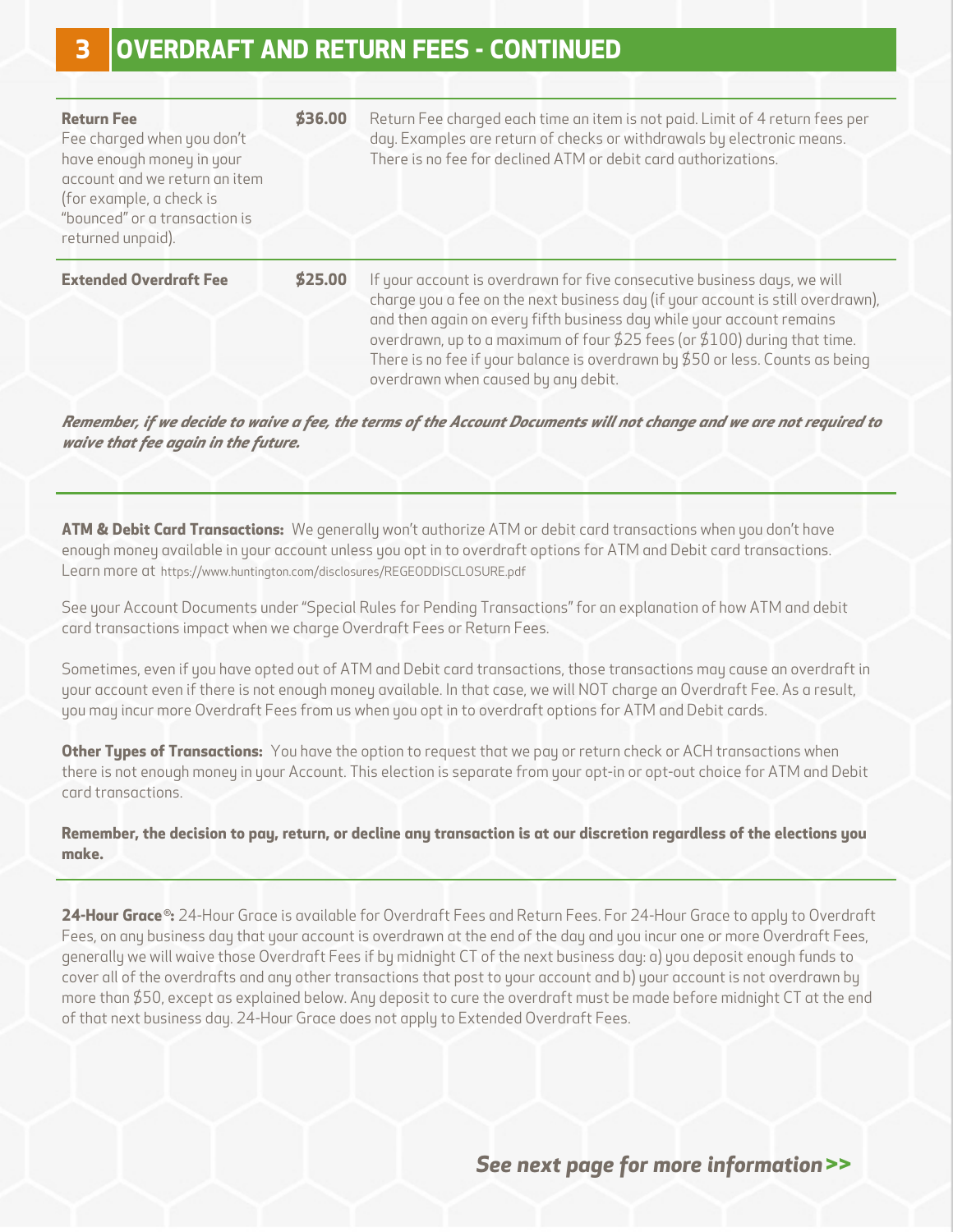### **3 OVERDRAFT AND RETURN FEES - CONTINUED**

For 24-Hour Grace to apply to Return Fees, on any business day that you do not have enough money in your account to cover a transaction and you incur a Return fee due to a returned item, such as a check, we will waive the Return Fee and pay the pending items if by midnight CT of the next business day: a) you deposit enough funds to cover the amount of the eligible returned items and any other transactions that post to your account and b) your account is not overdrawn by more than \$50. Because the items eligible to be returned is in our discretion, not all returned items will qualify for 24 Hour Grace. You can determine which items qualify for 24 Hour Grace on the business day in which you must make a deposit by logging into the online system or call us to understand what items are available for you to cure.

For you to take advantage of 24-Hour Grace, generally your deposit must be enough to cover all of the overdraft and eligible return items (except as explained below) from the previous business day PLUS any other transactions that will post that day. This is because the order in which we process transactions starts with your current day's activity and overdraft or eligible return items from the previous business day are usually processed later in the order. This is why you should remember to take into consideration transactions, such as checks or other debits, that may be posted to your account on the day you make the deposit that will affect the amount needed to take advantage of 24-Hour Grace. We are unaware of these transactions until they are presented to us for payment, and usually that is not until we finish processing after the end of that next business day. This means only you know all of your transactions that may affect the amount needed for 24-Hour Grace to apply.

A deposit that covers only part of the overdrafts or return items may not result in waiver of any fees. If you have overdraft items and returned items that are eligible for 24-Hour Grace, and you deposit funds to cure only the overdraft items (and not the return items), your Overdraft Fees will be waived, but you will be charged Return Fees. However, if you have overdraft items and returned items that are eligible for 24-Hour Grace, and you deposit enough funds to cure only the return items (and not the overdraft items), you will be charged Return Fees and Overdraft Fees and we will not pay your return items.

We may remove 24 Hour Grace from your account for unusual circumstances, such as fraud.

Please visit huntington.com/grace for further details about this service.

#### **TRANSACTION POSTING ORDER**

On Business Days, we post deposits and credits first, followed by specific categories of debits, which may include checks, ACH transactions, and electronic transactions (such as Debit Card and ATM transactions). Fees and interest (if any) are posted last. Within the specific categories of debits:

- • We post electronic transactions in chronological order using the date and time assigned to the transaction and that date and time could be in a different time zone from where you are conducting the transaction.
- • We post checks in check number order, unless the check is cashed in the branch, in which case we post those checks first.
- We post other transactions in low-to-high order based on amount within their specific categories.

We try and post debit transactions in the order in which you spent your money. Because the transactions involved in posting order can vary from customer to customer, the description above is generally how we handle transaction posting order. However, we may change our transaction posting order at any time in our discretion without notice to you.

*See next page for more information* **>>**